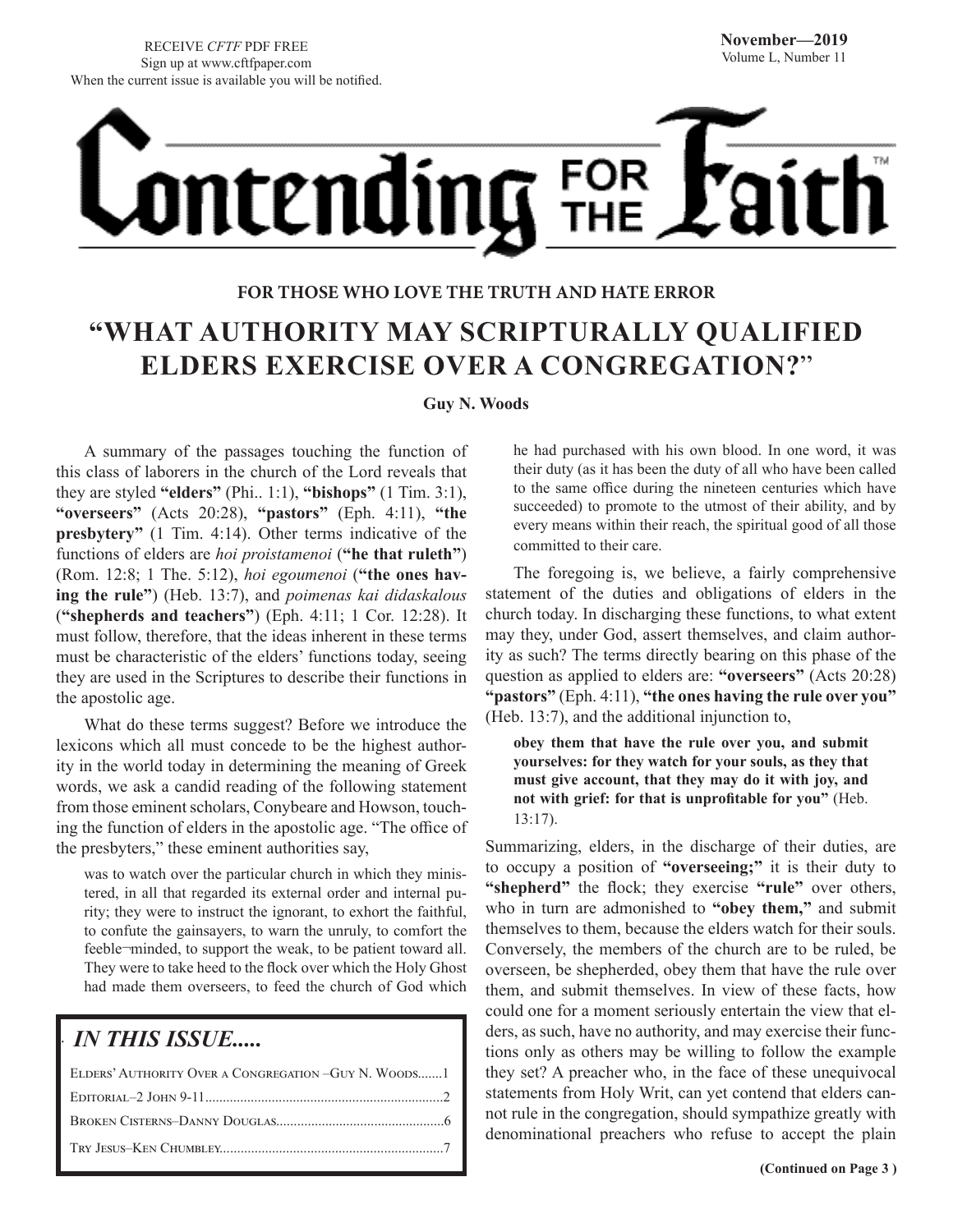

#### **David P. Brown, Editor and Publisher dpbcftf@gmail.com**

*COMMUNICATIONS received by CONTENDING FOR THE FAITH and/or its Editor are viewed as intended FOR PUBLICATION unless otherwise stated. Whereas we respect confidential information, so described, everything else sent to us we are free to publish without further permission being necessary. Anything sent to us NOT for publication, please indicate this clearly when you write. Please address such letters directly to the Editor David P. Brown, P.O. Box 2357, Spring, Texas 77383 or dpbcftf@gmail.com. Telephone: (281) 350-5516.*

#### *FREE—FREE—FREE—FREE—FREE—FREE*

*To receive CFTF free, go to www.cftfpaper.com and sign up. Once done, you will be notified when the current issue is available. It will be in the form of a PDF document that can be printed, and forwarded to friends.*

#### **SUBSCRIPTION RATES FOR THE PAPER EDITION**

*Single Print Subs: One Year, \$25.00; Two Years, \$45.00. NO REFUNDS FOR CANCELLATIONS OF PRINT SUBSCRIPTIONS.*

#### **ADVERTISING POLICY & RATES**

*CONTENDING FOR THE FAITH exists to defend the gospel (Philippians 1:7,17) and refute error (Jude 3). Therefore, we advertise only what is authorized by the Bible (Colossians 3:17). We will not knowingly advertise anything to the contrary and reserve the right to refuse any advertisement.*

*All setups and layouts of advertisements will be done by CONTENDING FOR THE FAITH. A one-time setup and layout fee for each advertisement will be charged if such setup or layout is needful. Setup and layout fees are in addition to the cost of the space purchased for advertisement. No major changes will be made without customer approval.*

*All advertisements must be in our hands no later than one month preceding the publishing of the issue of the journal in which you desire your advertisement to appear. To avoid being charged for the following month, ads must be canceled by the first of the month. We appreciate your understanding of and cooperation with our advertising policy.*

*MAIL ALL SUBSCRIPTIONS, ADVERTISEMENTS AND LET-TERS TO THE EDITOR, P. O. Box 2357, Spring, Texas 77383- 2357. COST OF SPACE FOR ADS: Back page, \$300.00; full page, \$300.00; half page, \$175.00; quarter page, \$90.00; less than quarter page, \$18.00 per column-inch. CLASSIFIED ADS: \$2.00 per line per month. CHURCH DIRECTORY ADS: \$30.00 per line per year. SETUP AND LAYOUT FEES: Full page, \$50.00; half page, \$35.00; anything under a half page, \$20.00.*

*CONTENDING FOR THE FAITH is published bimonthly. P. O. Box 2357, Spring, Texas 77383-2357 Telephone: (281) 350-5516.*

> **Ira Y. Rice, Jr., Founder August 3, 1917–October 10, 2001**

#### *Editorial...*

### **2 JOHN 9-11**

Some time ago, I read the following statement concerning what some believe 2 John 9-11 teaches regarding Christian fellowship. The statement I read is this: "I understand that John teaches that it is a sin to extend the right hand of fellowship to any false teacher that comes directly to me." The brother who made this statement was attempting to justify his opposition to Dave Miller's errors concerning the Re-evaluation and Reconfirmation of elders (as believed and taught by Miller and practiced twice by the Brown Trail Church of Christ in Hurst, Texas—the B.T. church has since recanted), etc., while at the same time continuing to fellowship churches and brethren who have no problem with Miller's unrepented of errors. This brother is a member of this group and he may wish to reveal himself to defend his doctrine or to renounce it. Again for emphasis sake, the above statement affirms that the scriptures teach that direct fellowship with an unrepentant false teacher is sin, but indirect fellowship with the same false teacher is not sin. If the foregoing is true then the following action by churches "A" and "B" is acceptable to God. If church "A" does not believe a false teacher's error, the New Testament authorizes church "A" to extend fellowship to said false teacher. Church "B" publicly refutes said false teacher's error and publicly marks the false teacher for his error, but with God's approval, church "B" may fellowship church "A" on the basis that church "A" does not believe said false teacher's error, even though it fellowships said false teacher. Does the Bible in general and the New Testament in particular teach the aforementioned doctrine?

I affirm that the doctrine of a so-called direct fellowship of a false teacher with faithful Christians as above noted is foreign to the teaching of 2 John 9-11 and to all New Testament teaching regarding Christian fellowship. I also affirm that the doctrine of an indirect fellowship between a false teacher and other Christians as previously noted is foreign to 2 John 9-11 as well as all New Testament teaching regarding Christian fellowship. Furthermore, I affirm that the New Testament teaches Christians are in fellowship with one another or they are not in fellowship with one another; that the New Testament does not teach a sinful direct fellowship and an unsinful indirect fellowship with a false teacher. Would anyone be bold enough to affirm that the scriptures teach that God does not directly fellowship a false teacher, but that He indirectly fellowships a false teacher? Moreover, I affirm that the doctrine that Church "A" is free to fellowship a false teacher upon the condition that Church "A" does not believe the false teacher's error is foreign to 2 John 9-11 as it is foreign to everything the New Testament teaches regarding Christian fellowship. Said false doctrine admits that wheth-

 **(Continued Bottom of Page 4)**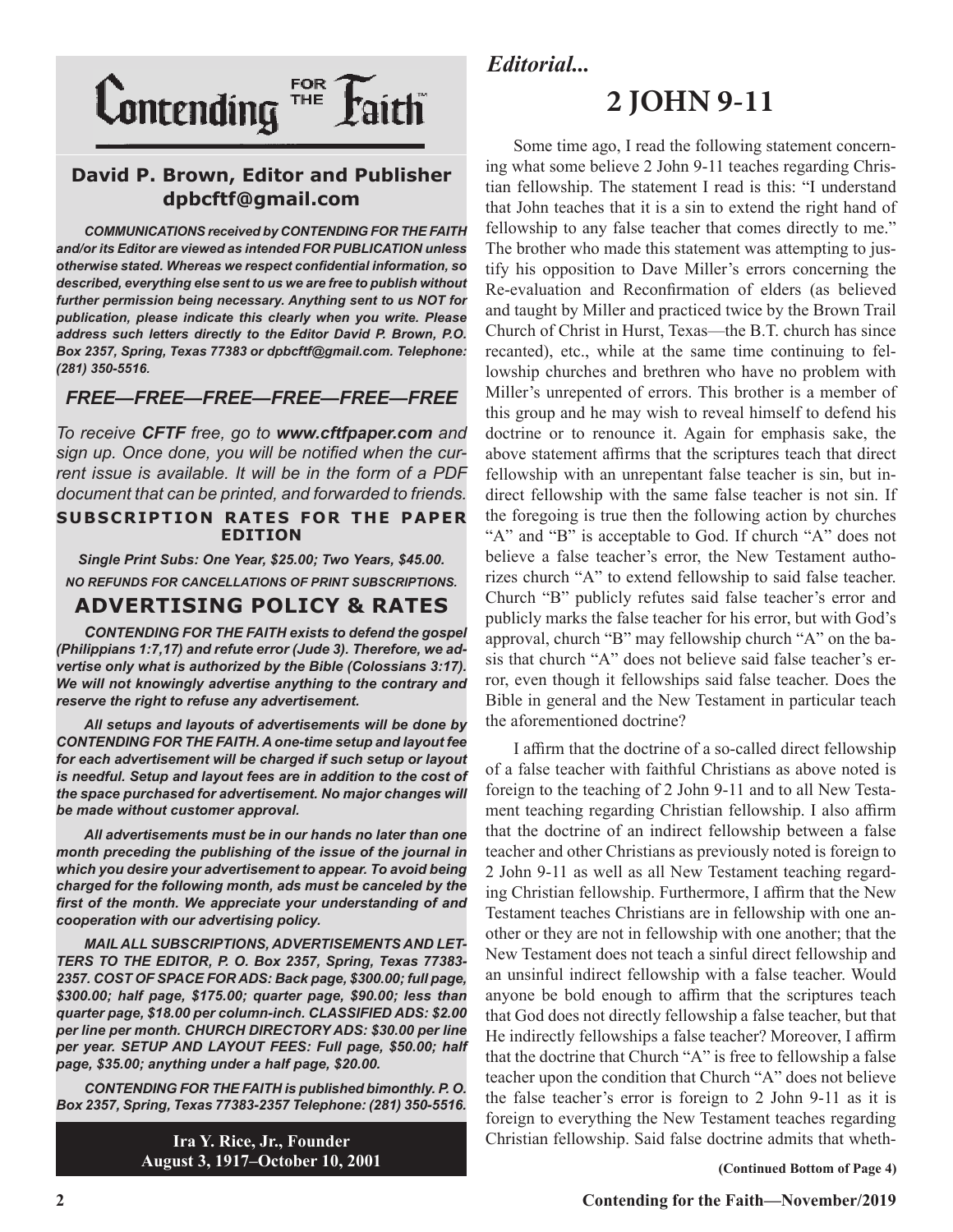#### **(Continued From Page 1)**

significance of the passages touching the plan of salvation! They at least have much in common in their attitude toward the Scriptures.

Lest it should be argued that the words above cited as descriptive of the functions of elders are not to be taken in their primary and literal import, we hasten to present the lexical evidence touching this point.

First, with reference to the word *obey*. Seeing it is our duty to obey the elders (Heb. 13:17), what is the significance of this term? The word thus translated in Heb. 13:17 is *peithesthe*, second personal plural, of the present imperative *peitho*, defined by Bagster to mean, in the middle voice, "to suffer one's self to be persuaded, to listen to, to obey, to follow." Green defines it in the same manner, while Thayer says it means "to listen to, obey, yield to, comply with," and cites this passage in Heb. 13:17 as illustrative of this definition! It follows; therefore, that there can be no doubt that the word *obey* in the passage under consideration has its ordinary meaning of "assent to, yield to, comply with," etc., in determining our obligation to the elders.

Next, we are to consider the force of the statement, **"them that have the rule over you."** These words are translated from the participial clause, *tois egoumenois humoon* literally, "the ones having the rule over you." The words **"having the rule"** are from *egoumenois,* dative plural of the present participle **egeomai**, defined by Thayer:

to lead, to go before, to be a leader, to rule, command, to have authority over ... leading as respects influence, controlling in counsel, ... with gen. of per. over whom one rules, so of the overseers or leaders of Christian churches.

 In illustration of these meanings, Mr. Thayer cites the following: 1 Maccabees 9:30, a military leader, various references in the Greek classics wherein the word is used to indicate any kind of leader, chief, or commander. Green, in his lexicon, lists the following as definitions thereof: "to lead the way, to take the lead, to be chief, to preside, to govern, to rule;" and he cites Acts 14:12; Mat. 2:6; and Acts 7:10 as containing the word in this signification.

Finally, we are to take a glance at the word *submit* as used in the passage under review. Having seen that we are commanded to obey the elders—i.e., listen to them, comply with their requests, and acquiesce in their decisions we now inquire as to the significance of the word *submit*. It is from the word *upeikete*, second personal plural of the present imperative, *upeikoo*, "to yield, give way; absol. to be submissive, Heb. 13 :17." (Bagster.) It will be observed that this eminent authority also cites the passage under study as illustrative of the meaning given.

Much more might be offered; this will suffice to show the position scriptural elders hold in the congregation, and the duty of the membership thereto. Let us be exceedingly

careful that we do not find ourselves in the unenviable position of rebellion against God and His servants. Elders, when functioning properly, are engaged in a work divinely authorized, and to oppose them is to oppose God. In matters not involving doctrinal issues one treads on dangerous ground indeed who presumptuously opposes those who watch for our souls. They are overseers; it is our duty, therefore, to be overseen. They are bishops of our souls; it is, hence, our duty to submit our souls to those who thus watch for us. They are shepherds of the flock; and the flock must recognize their leadership and follow them. Finally, they are the ones who rule over us; we are taught to obey such. We cannot do less and be guiltless at the last day. What we are to do when men lacking the qualifications pose as elders is another question. Here we have dealt solely with the duty of the congregation toward scriptural elders (Woods, Guy N., *Questions and Answers Open Forum, Freed-Hardeman College Lectures, Williams Printing, Nashville, TN, 1976,* pp. 243-245).

**—Deceased**

## **SPRING CHURCH OF CHRIST CONTENDING FOR THE FAITH LECTURESHIP**

**Saturday, February 29, 2020**

*THE UNITY DEMANDED BY CHRIST (Ephesians 4:3-6)*

**9:00:** *Give Diligence to Keep the Unity of the Faith and the Importance of Love***—Weldon Blake 10:00:** *That They All May Be One***—Jose Gamez 11:00:** *One God/One Bible—***Lovell Henry 12:00: LUNCH SERVED BY THE CHURCH 1:30:** *One Lord/One Faith***—Jack Stephens 2:30:** *One Spirit/One Baptism***—Bruce Stulting 3:30:** *One Body/One Hope***—John West**

**LECTURESHIP DIRECTOR: David P. Brown LOCATION 1327 Spring Cypress Road Spring, TX 77373**

**ELDERS David P. Brown, Kenneth D. Cohn, John West**

**CHURCH SECRETARY: Sonya West CHURCH OFFICE PHONE: (281) 353-2707**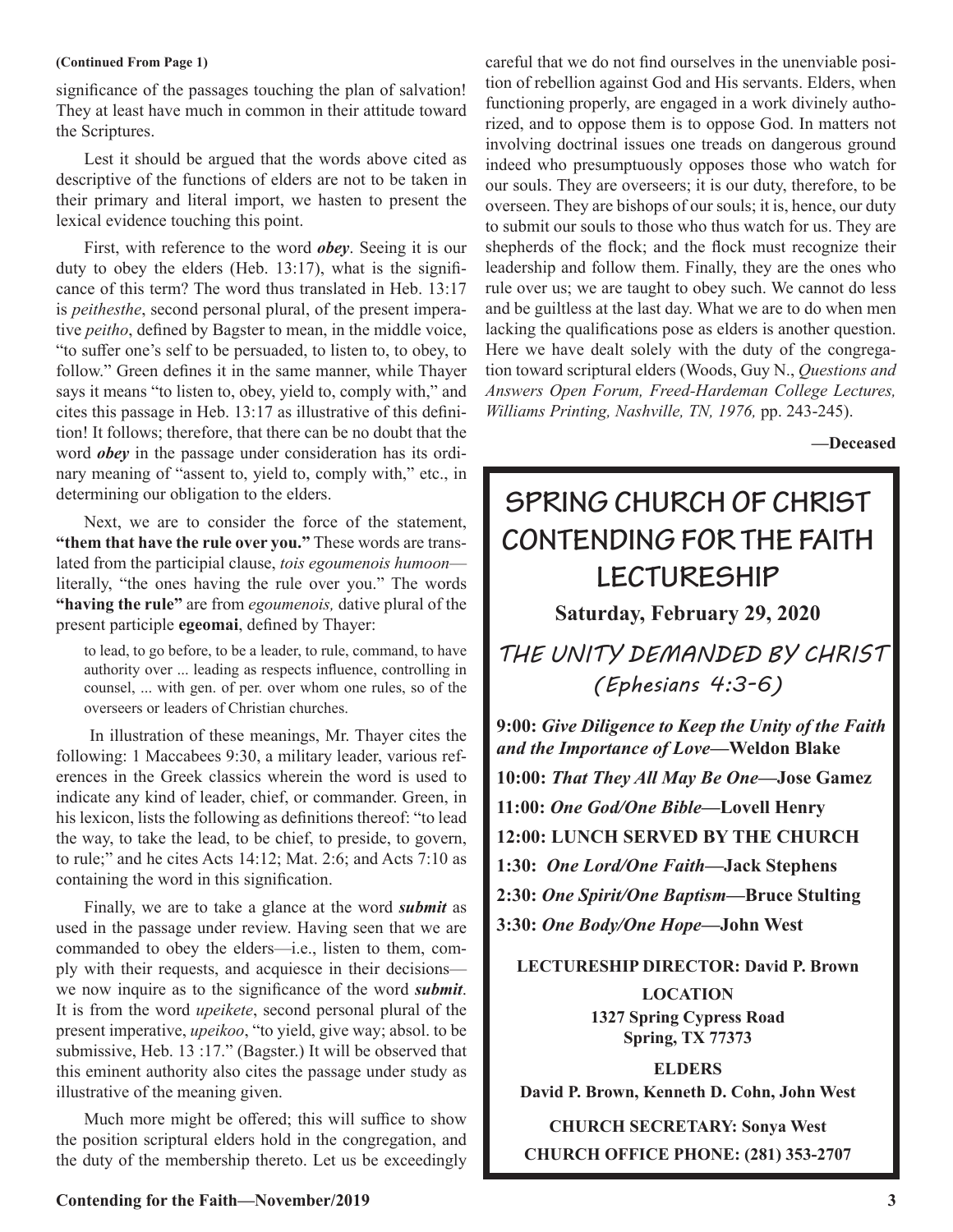er directly or indirectly, it is scriptural to fellowship a false teacher who refuses to repent. This false doctrine makes a distinction in Christian fellowship that the New Testament does not make. It teaches no cessation of fellowship with an unrepentant false teacher. This is the case because whether fellowship is "direct" or "indirect" one is in fellowship with said false teacher. Any way you cut it, said false doctrine keeps the faithful in fellowship with brethren in sin who will not repent.

It may be asked, "…how far do we take this? Is this the 'Six Degrees of Dave Miller,' or Phil Sanders, or Mac Deaver, or any others? Do we take it to the Nth degree?" Answer: We take the truth concerning fellowship, or any other New Testament truth, just as far as it logically applies, no matter who, what, when, where, how many it involves, or the cost to us in this life in order for us to consistently apply it to our conduct. Do brethren not understand that it is not a question of "how far we take this?" God does not allow us to determine arbitrarily "how far we take this." That is the wrong question. The right question is this: How far does the logical application of the totality of God's truth on any subject take us in our conduct regardless of the demands it places on us, or the sacrifices we must make to be in harmony with the application of said truth in all areas of life to which it applies? Where did anyone get the idea from God's Word that God is pleased with church members who arbitrarily stop short of the logical conclusion and application of any New Testament truth pertaining to any topic having to do with Godly living?

We are told that we must have balance in our view of fellowship and not allow it to go too far to the right or left. We must not go "to the left so far as to have Max Lucado's open fellowship," or so far to the right that we cannot fellowship anyone "who is even remotely a possible fellowshipper of error."

But, the false doctrine we are examining advocates, permits, sanctions, and defends a Christian who is a "fellowshipper of error," whether that fellowship is direct or indirect (concepts unknown to the New Testament doctrine of Godly fellowship). Again, notice what this so called direct/indirect fellowship error teaches:

1. Because Church "A" believes a false teacher's error, it sins if it fellowships said unrepentant false teacher. (Why would not Church "A" be guilty of sin simply by embracing said error?—DPB)?

2. However, with God's approval Church "B" may fellowship said false teacher because Church "B" does not believe said false teacher's error.

4. Thus, it is further affirmed that with God's approval Church "C" may fellowship Church "B," because it (Church "B") does not believe said false teacher's error, even though

**(Continued From Page 2)** Church "B" fellowships said false teacher.

5. Church "C," with God's approval, may therefore fellowship Church "B" and Church "B" may fellowship said unrepentant false teacher because Church "B" rejects said false teacher's error.

How much more crazy can a doctrine be? If the foregoing is correct, then churches may practice it regarding any false teacher or church members living in sin who refuse to repent.

Do we not know that any doctrine that implies a false doctrine is itself false? Since we are to have no fellowship of any kind with a church member who sins and will not repent, then we sin when we knowingly and continuously fellowship an unrepentant false teacher, or unrepentant sinful church members, or churches who knowingly fellowship any false teacher whether said church believes a false teacher's error or not.

We are then met with the attempt to qualify what is meant by being balanced concerning Christian fellowship. Believing it to be sinful, these brethren, at least at present, do not desire to practice "open fellowship" as Rubel Shelly, et al., are practicing it. But they think some who oppose Shelly and friends are narrowing the boundaries of fellowship more than does the New Testament. However, their efforts to define what they mean by "balanced fellowship" comes down to what I have previously noted—with God's approval churches may fellowship any church that directly fellowships false teachers as long as said churches fellowshipping the false teachers do not believe the false teacher's errors. There is not a one of those who believe this nebulous and nefarious doctrine that would attempt to propagate or defend it orally on the polemic platform in a four night debate. But they will continue to practice it because by their conduct they do not have to lose brethren, friends, family, and support money over it. This false doctrine teaches that faithful children of God who oppose and expose a false teacher may with God's approval extend fellowship to other brethren who support the same unrepentant false teacher as long as said brethren do not believe the false teacher's doctrine. If the foregoing is "balanced fellowship" then no wonder they call the New Testament truth concerning fellowship unbalanced. I know of no more mendacious doctrine than this so-called "sinful direct, but unsinful indirect" fellowship.

To be balanced in teaching regarding fellowship, or anything else, is to teach and do only what the New Testament authorizes us to do, leaving undone what is not authorized and what is explicitly forbidden. Thus, our obligations to God are enjoined on us by New Testament authorization (Col. 3:17; 2 Cor. 5:7). Moreover, with all of God's obligations there are options for us from which we are to choose and by which we discharge said obligations. And, there are no options to consider unless first there is an obligation to God that must be discharged. Options by which we discharge our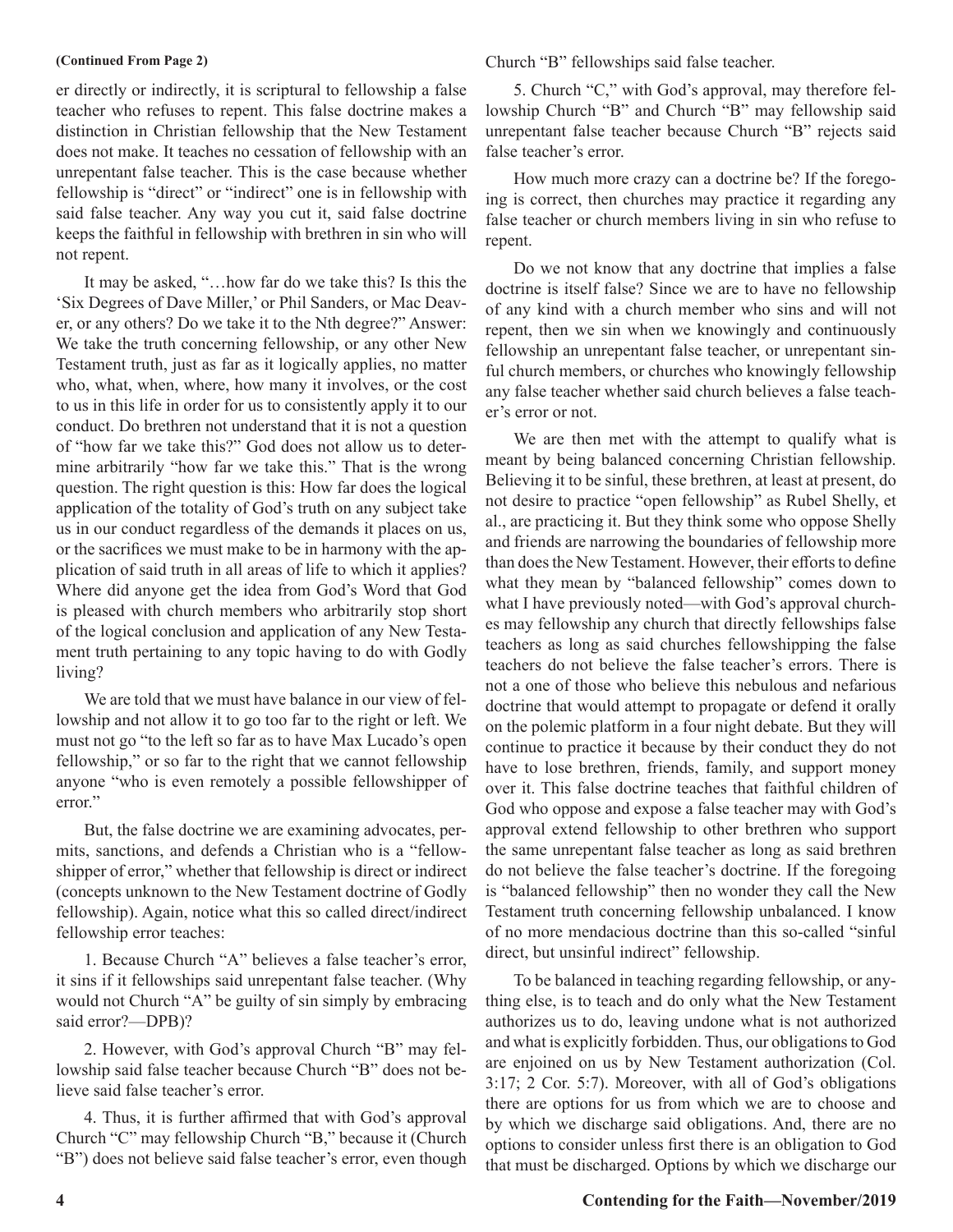obligations vary from time to time, congregation to congregation, situation to situation, and circumstances to circumstances. The option chosen must expedite the discharging of the obligation. That is, the option must discharge the obligation in the quickest and best way possible. Therefore, there must be an advantage in the option we choose over other available options whereby we could discharge whatever our obligation to God is.

The foregoing explains wherein we are at liberty to differ in serving God and wherein we must not differ. In matters of obligation, we must believe and practice the exact same things (1 Cor. 1:10). In matters of options (how we expedite our obligations), there can be differences (Acts 15:36-41). "Antis" make certain options obligatory. Thereby, they bind on Christians what God has not bound. "Liberals" loose us from what God in His Word obligates us to do—loosing us from what God has bound on us.

But we are told that what we teach about Christian fellowship puts us in disagreement with what the Lord revealed about the brethren composing the church in Sardis (Rev. 3:1- 6). In this passage, we learn there were faithful and unfaithful brethren in the same church. But Jesus declared there were some (no doubt the faithful brethren—Acts 2:42 and 1 John 1:7) in that church who were worthy to wear **"white robes,"** indicating purity of life. However, if faithful brethren were in fellowship with unrepentant sinning members, they would not have been worthy to wear **"white robes."**  We may correctly conclude then, that those worthy to wear "white robes" were engaged in an ongoing battle against their unfaithful brethren and not in fellowship with them (1 Tim. 6:12). Indeed, many of us have found ourselves in that position over the years. As gospel preachers, we have been fired because we taught that certain members' conduct made them unworthy to wear **"white robes"**—that they were lost and needed to repent of their sins. Are we to think that those worthy to wear **"white robes"** then and now did and do not follow the example of the apostle Paul when he withstood Peter to the face because of the latter apostle's sinful conduct (Gal. 2:11)? Why would anyone attempt to besmirch the good name of those brethren in Sardis, or anywhere else, by saying they were in fellowship (direct or indirect) with those brethren whom the Lord did not consider worthy to wear "white robes"? Why would we think that those brethren who are worthy to wear **"white robes"** would not be exposing and refuting the sinful conduct and/or teaching of their erring brethren whom the Lord determined to be unworthy to wear **"white robes"**? Why would we think that those brethren whom the Lord said were worthy to wear **"white robes"** would not be exhorting and urging the church to obey God and practice corrective church discipline on sinful brethren? Faithful brethren are correctly called faithful because they do only what is authorized in the New Testament, leaving undone those things not authorized or explicitly forbidden (Col. 3:17; Rom. 10:17; 2 Cor. 5:7). Since the Lord said that certain brethren in the Sardis church were worthy to wear "white robes," would this not imply that they were practicing all things necessary to be faithful to the Lord (Rom. 16:17, 18; 1 Cor. 5; 1 The. 5:14; Jude 3; 2 Tim. 4:1-5; etc.). What makes us think that because they were members of the Sardis church that this necessitated the faithful to be in fellowship with the unfaithful members of said church? Clearly, as the scriptures reveal, Jesus exhorted the unfaithful brethren in Sardis to repent while they had time to do so (Rev. 3:3; 2 Pet. 3:9). The faithful in the Sardis church could not have been in fellowship with their unrepentant sinful brethren for the Lord said of them, **"Thou hast a few names even in Sardis which have not defiled their garments; and they shall walk with me in white: for they are worthy"** (Rev. 3:4; 2:10; 1 Cor. 15:58; Rom. 16:17, 18).

Paul commanded Christians, **"And have no fellowship with the unfruitful works of darkness, but rather reprove them"** (Eph. 5:11). **"No fellowship"** means any kind of fellowship. With the foregoing in mind, who will affirm that those brethren described by our Lord in Revelation 3:4 to be worthy to wear **"white robes"** were practicing fellowship of any kind with their brethren whom the Lord judged unworthy to wear **"white robes"**? For Christians to be worthy to wear **"white robes"** we must have no fellowship with brethren who refuse to repent of their sins. To do so, would be to partake of their evil deeds and, therefore, also partake of the eternal consequences of their unrepented of sinful conduct.

#### **—David P. Brown, Editor**

#### *EDITORIAL COMMENT*

**[***The foregoing article concerning Christian fellowship was written several years ago. I was reminded of it when recently it was printed on the Internet.* 

*The message of this article is needed as much or more today than when it was originally printed. However, those brethren who needed and continue to need its rebuke have not changed. Indeed, it seems that even more brethren have embraced the false concept of fellowship exposed and refuted in said article. Furthermore, and sadly, we did not expect them to receive the article's admonition when it was originally published and the same is the case today. That is the case because they were then, and continue to be, unwilling to make the sacrifices in their lives necessary to abide in the New Testament's teaching regarding the same. Simply put, their pride, their love of the praises of men, their love for their fleshly families, their fear of losing money, and their fear of having people they deem to be somewhat in the church speaking against them mean more to them than does the Word of God that will judge them in the last day—at least such is the case with them on the fellowship issue (John 12:48; 2 Cor. 5:10; Ecc. 12:13, 14). Nevertheless, the truth regarding the same has been taught on more than one occasion and through different venues. Thus, they are without excuse.***—DPB]**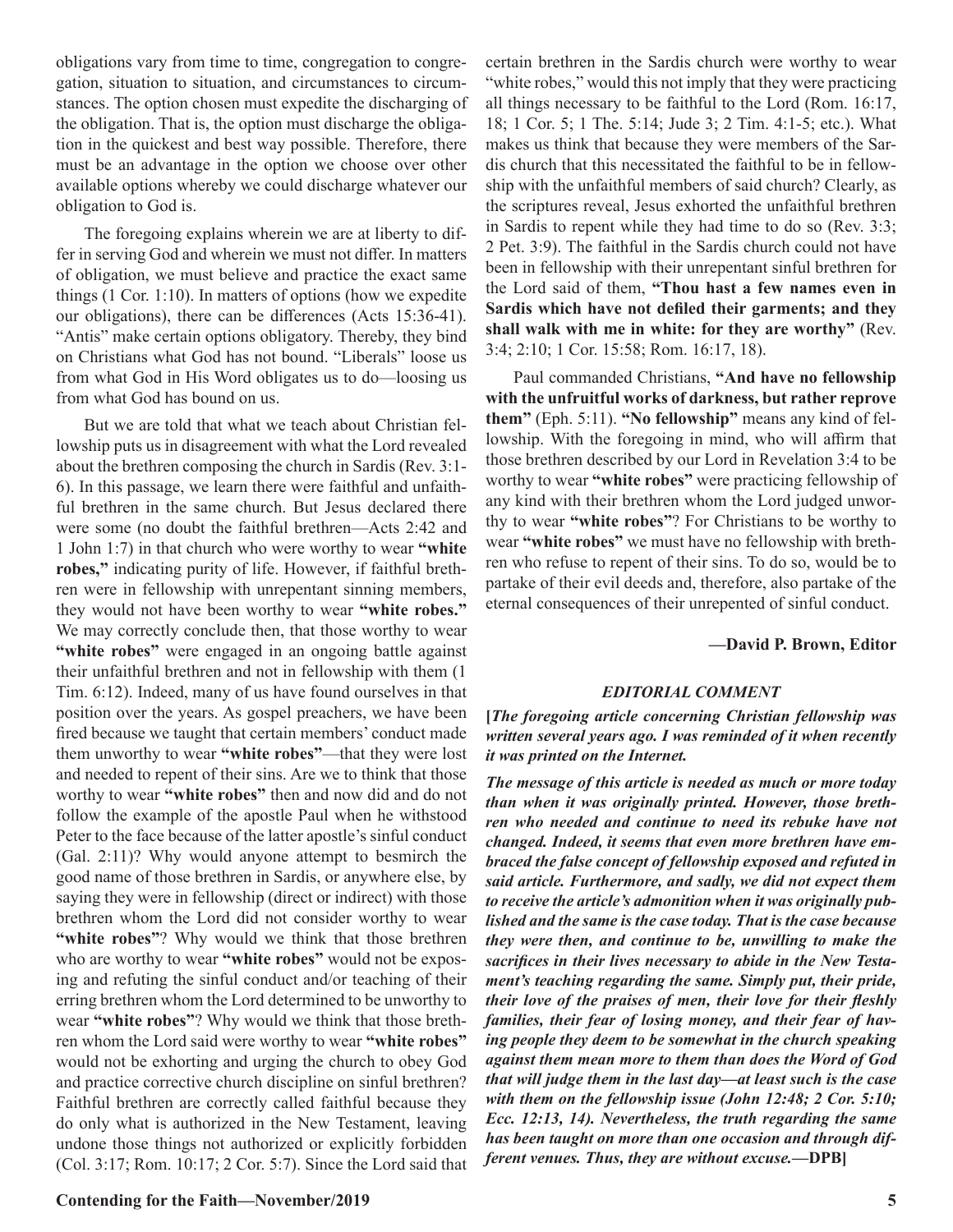## **BROKEN CISTERNS**

#### **Jeremiah 2:9-13, 19**

#### **Danny Douglas**

Things which cannot profit—(Jeremiah 2:11, 2:8, 7:8, 12:13, 16:19, 23:32, Mark 8:36-37, 1 Samuel 12:21).

1. Anytime we turn from God and spiritual things to sin and the things of the world, we are doing what God's people of old were guilty of!

**For my people have committed two evils; they have forsaken me the fountain of living waters, and hewed them out cisterns, broken cisterns, that can hold no water** (Jer. 2:13).

2. Jesus Christ is the source of salvation and eternal life, the source of Living Water (John 4:10-14; 7:37). Examples today of man turning from God to **"broken cisterns"**—

Have turned from Bible reading and prayer in school to the teaching of foolish and ungodly evolution; the broken cistern of evolution! (Gen. 1:1; Rom. 1:18-25; Psa. 14:1; 53:1).

Have turned from a "thus saith the Lord" to "I think" or "man says"—vain and foolish man-made religion; the broken cistern of the doctrines and philosophies of man (Col. 2:8).

• Have turned from being able to take man at his word (a man's word is his bond)—to lying, cheating, and stealing; the broken cistern of dishonesty! (Eph. 4:25).

Have turned from sincere and devout worship to that which tickles the ears and entertains people; the broken cistern of vain human worship (2 Tim. 4:3-4; Mat. 15:9).

Have turned from purity and decency to vulgarity and immodesty—lasciviousness; the broken cistern of immorality (Gal. 5:19-21).

Have turned from loving thy neighbor as thyself unto self-centered and uncaring ways; the broken cistern of selfishness (Mark 12:29-31; Luke 10:25-37).

• Have turned from resisting temptation to please God unto giving in to lust to please oneself; the broken cistern of lust (2 Tim. 2:22; 1 Cor. 6:18; Gal. 5:19-21).

Have turned from loving the truth of God's Word to craving that which suits our fancy; the broken cistern of itching ears (2 Tim. 4:3-4).

• Have turned from sacrificial giving to giving God that which is blemished and left overs; the broken cistern of holding back that which is due unto God (2 Cor. 9:7; 1 Cor. 16:2; Mal. 1:8).

• Have turned from loving spiritual things and spiritual-mindedness to fleshly ways and greed; the broken cistern of carnal-mindedness (Rom. 8:6-7; Col. 3:1-2).

Have turned from friendliness and kindness to hardheartedness and a proud look; the broken cistern of foolish pride (Eph. 4:31- 32; Pro. 6:16-19).

Have turned from hospitality and sharing to hoarding up and a closed door; the broken cistern of not sharing and not being hospitable (Heb. 13:1-2; Acts 2:42-47; 1 John 3:16-18).

Have turned from book, chapter and verse preaching to fables and myths; the broken cistern of loving falsehood over truth (2 Tim. 4:1-4; 2 The. 2:9-12).

• Have turned from forgiveness and mercy to hatefulness and unforgiveness; the broken cistern of unmercifulness (Rom. 1:29-32).

• Have turned from gratitude to ingratitude; the broken cistern of unthankfulness (2 Tim. 3:1-4; Rom. 1:21).

Have turned from a life of prayer and talking to God to a life of trusting in self; the broken cistern of self-reliance (1 Tim. 6:17).

Have turned from looking to the Word of God to trusting in personal feelings and desires; the broken cistern of leaning to one's own understanding (Pro. 3:3-7).

Have turned from obedience to the Scriptures to faith alone; the broken cistern of faith only (Jam. 2:14-26).

Have turned from respect and honor for parents and the elderly to forgetfulness and neglect; the broken cistern of disrespect (Eph. 6:1-3; Pro. 23:22).

Have turned from reverence for God and His high and holy name to irreverence and taking God's name in vain; the broken cistern of irreverence for God (Mat. 6:9; Jer. 2:19; Ecc. 12:13-14).

• Have turned from serving and helping to the desire to be served and catered to; the broken cistern of self-servingness(2 Tim. 3:1-4).

Have turned from a broken and contrite heart to a stubborn and obstinate heart; the broken cistern of self-will (2 Tim. 3:1-4).

Have turned from hard work and diligence to laziness and ease; the broken cistern of slothfulness (Rom. 12:11).

Have turned from zeal and earnestness to indifference; the broken cistern of lukewarmness (Rev. 3:15-17; Heb. 2:3; Jam. 4:17).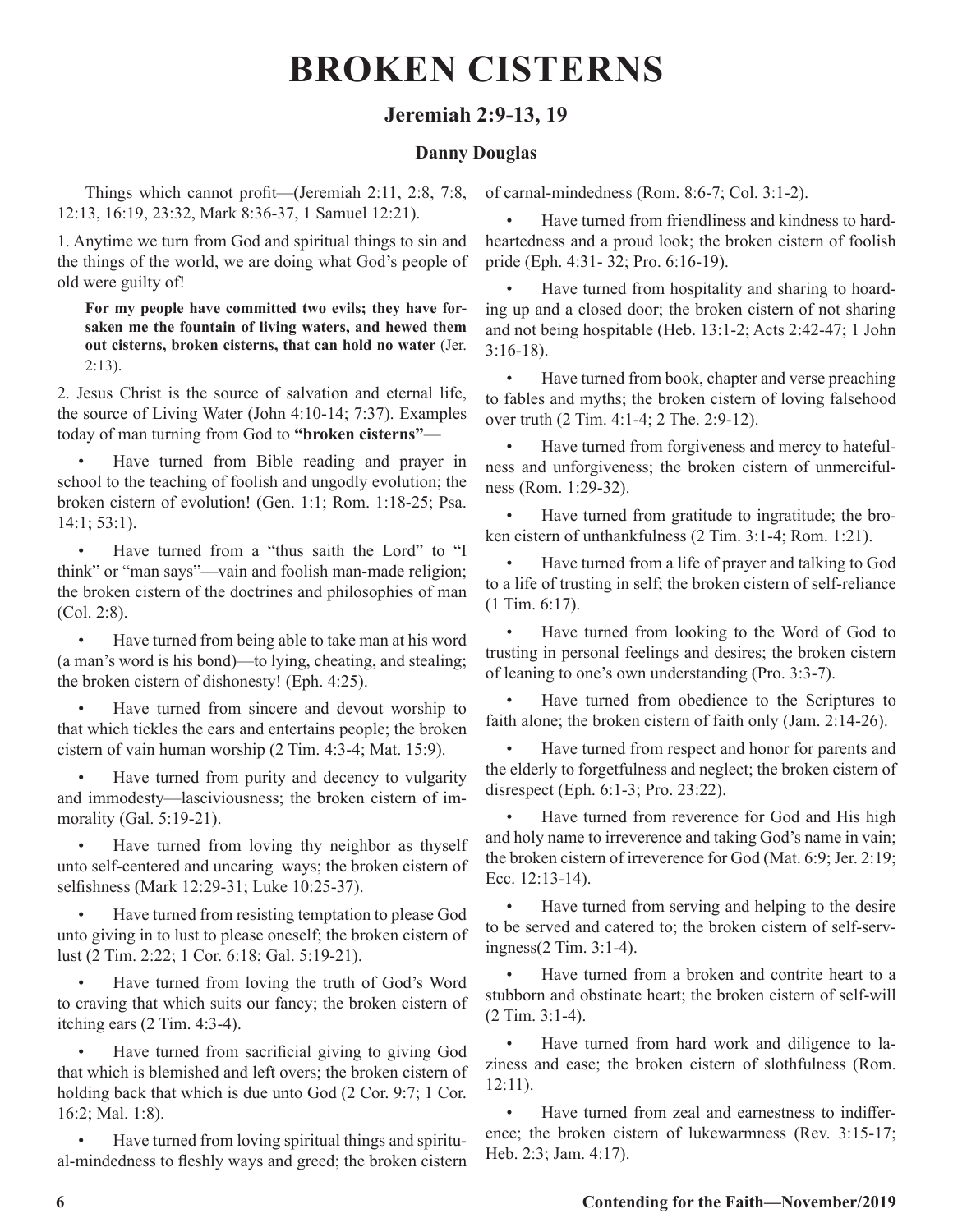• Have turned from urgency and haste in doing God's will to procrastination and carelessness; the broken cistern of a false sense of security (Pro. 27:1; 2 Cor. 6:2).

Have turned from loving God to loving pleasures; the broken cistern of worldliness (1 John 2:15-17).

• From the soul-saving Gospel of Christ to the commandments of men that turn from the truth; the broken cistern of the damnable (Mat. 15:9; 2 Pet. 2:1).

Have turned from the sanctity of life to abortion and euthanasia; the broken cistern of murder! (Pro. 6:16-19: Gal. 5:19-21).

• Have turned from their first love of Christ to the sin of lacking love; the broken cistern of not having love (Rev. 2:4-5; 1 Cor. 13).

Have turned from loving a good name to wayward

living; the broken cistern of walking uncircumspectly ( Eph. 5:15-17; Pro. 22:1).

Have turned away from bringing up a child in the nurture and admonition of the Lord to bringing them up according to worldly standards; the broken cistern of earthly standards (Eph. 6:4).

• Have turned from a close and loving home to a divided home with strife; the broken cistern of a divided house (Mark 3:25).

Have turned from love and purity to fornication and adultery; the broken cistern of treachery and immorality (Heb. 13:4; Mal. 2:14-16; 1 Cor. 6:18-20; Gal. 5:19-21; Mat. 19:3-9).

> **—704 Azalia Dr. Mt. Pleasant, TN 38474**

## **TRY JESUS**

#### **Ken Chumbley**

The bumper sticker said, "Try Jesus, if you don't like him, the devil will always welcome you back." The concept of one trying Jesus has much to merit it.

However, there is a problem with that phraseology. Jesus is not some food that one tries to see if he likes it. I am sure that we have all tried something new and decided that for some reason we did not like it. Jesus, however, is in a completely different category. Before one can really try Jesus, he must come to believe that Jesus is the Christ. Jesus said, **"I said therefore unto you, that ye shall die in your sins: for if ye believe not that I am he, ye shall die in your sins"** (John 8:24). Further, one must make the good confession, **"And Philip said, If thou believest with all thine heart, thou mayest. And he answered and said, I believe that Jesus Christ is the Son of God"** (Acts 2:37). Thus, in order to "try Jesus" one must make a commitment to Him. Furthermore, lest any get the idea that belief is all that is necessary, one must repent of his sins and be baptized (immersed) into Christ for the forgiveness of his sins in order to be saved and added by the Lord to His church (Luke 13:3, 5; Acts 2:38, 41; 22:16; Mark 16:16; 1 Pet. 3:21; etc.). When one has become a Christian, only then can he truly "try Jesus" by living in harmony with His will. If one is not willing to live the kind of life that Jesus commands in His words, then he is not willing to "try Jesus." One cannot expect the blessings of the Christian life without being willing to live according to the commandments of Jesus. Our Lord said, **"If ye love me, keep my commandments"** (John 14:15).

However, the second part of the statement on the bumper sticker surprised me. Recognizing that the source from whence the bumper sticker was obtained and judging by other stickers, etc., on the truck would indicate that it came from a source that believes the doctrine of "once saved, always saved" or "once in grace, always in grace." If one believes that doctrine, how could they possibly say that the individual that "tries" Jesus can go back to the devil if he does not like Christ? If, according to that false theology, one has become a Christian in order to "try Jesus" then he continues in a saved state regardless of what he might do for such an individual, according to that false theology, cannot be lost.

On the other hand, if the intent of the bumper sticker is to encourage people to "try Jesus" without coming to faith in Him, even in accordance with their false theology of faith only or faith alone, then they are encouraging people to think that they can enjoy the benefits of Christianity without any form of commitment to the Christ.

We should never encourage people to simply "try Jesus" but rather we should teach them the necessity of obedience to the Gospel and commitment to living the Christian Life. The only way one can experience the blessing of salvation in Christ and the blessings of the Christian life is for one to be **"in Christ"** and we get into Him when we are baptized into Him (Gal. 3:27). If you are not a Christian, we would urge you to believe that Jesus is the Christ, repent of your sins, confess the name of Jesus before men, and then be baptized into Him for the remission of your sins.

#### **—Deceased**

#### zzzzzz